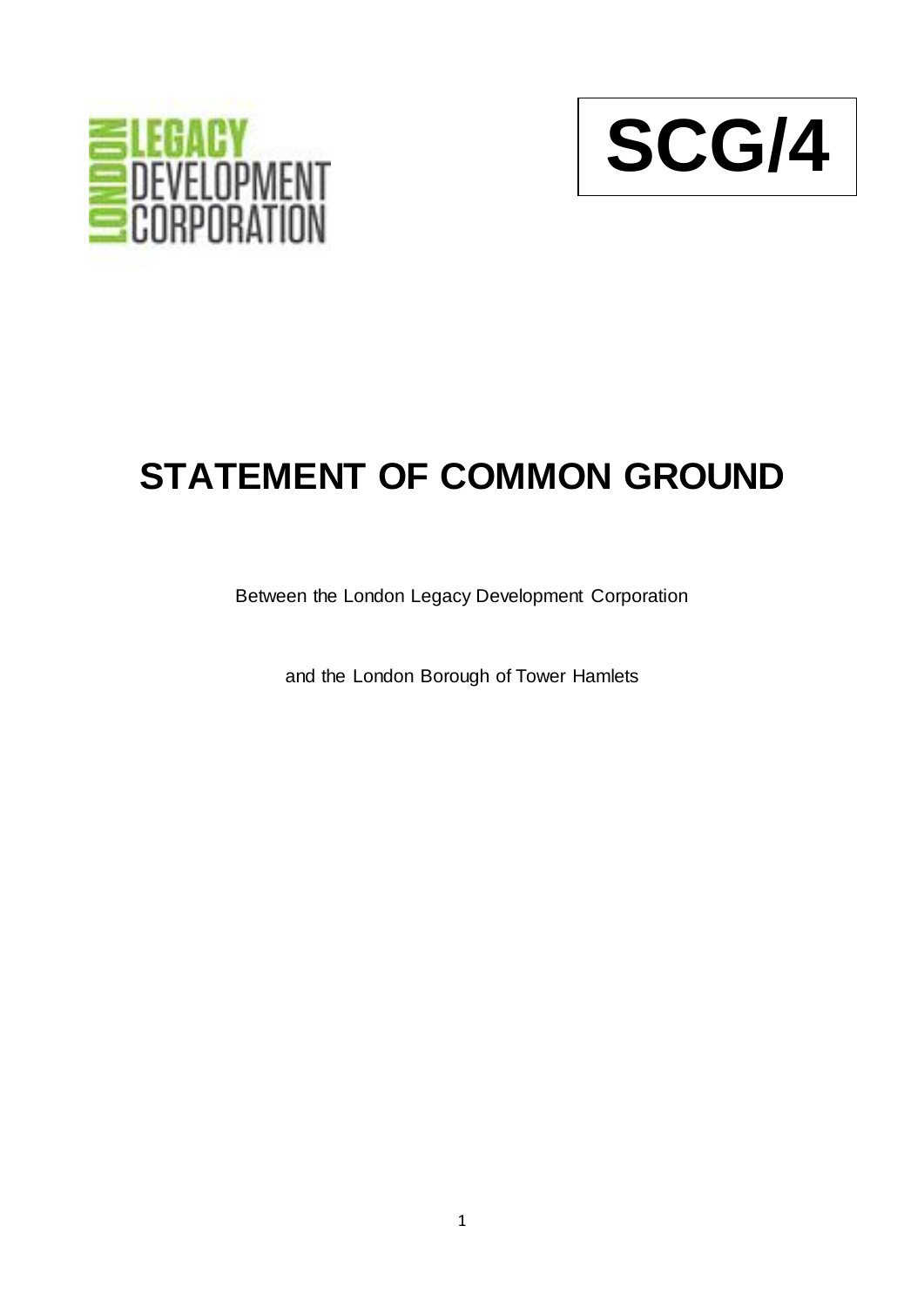**Statement of Common Ground between the London Legacy Development Corporation and London Borough of Tower Hamlets**

**Responds to Matter 5 (5) and (6) Community Infrastructure including schools and Matter 7 (9) Rick Roberts Way Site Allocation**

## **Summary of Issues**

This statement of common ground between the Legacy Corporation and London Borough of Tower Hamlets addresses the issues related to schools planning within the Tower Hamlets Regulation 20 Representation to the Publication Version of the Local Plan (LP.036). This representation raises concern about the adequacy of the approach to planning for sufficient school places within the Tower Hamlets part of the Legacy Corporation area in the context of the increase in demand for school places within the borough.

The evidence base identified relevant to this position by the Legacy Corporation is within two documents:

- Infrastructure Delivery Plan Study (LEB.20)
- LLDC Schools Mapping Study (August 2013, QUOD) (Document reference LEB19)

LLDC have prepared a Schools Explanatory Note to Appendix 1 to Matter 5 response to inspector's questions (ST5, Appendix 1), which seeks to provide clarity on the current LLDC schools planning position, both for the strategy set out in the Local Plan and in the context of practical delivery of schools.

The London Borough of Tower Hamlets representation (LP.036) raised the following matters:

- The allocation of a Primary School at Fish Island East is considered to be partially contrary to the Fish Island Area Action Plan (2012) which identified a delivery mechanism to provide a 5 FE Secondary School.
- That the allocation of a secondary school site at Rick Roberts Way is not consistent with the emerging proposals to provide this in an alternative location at the Stadium Island site.
- That planned schools provision within the Legacy Corporation area is inadequate to meet the projected school place need from planned new development and wider increasing school place demand (primary and secondary)

## **Matters Agreed**

The following matters have been agreed:

• That a Primary School at Fish Island East has planning permission as part of the Legacy Corporations Legacy Communities Scheme, with this permission having been granted in September 2012. That the plans for delivery of that school are well advanced and would result in the school opening in September 2016.